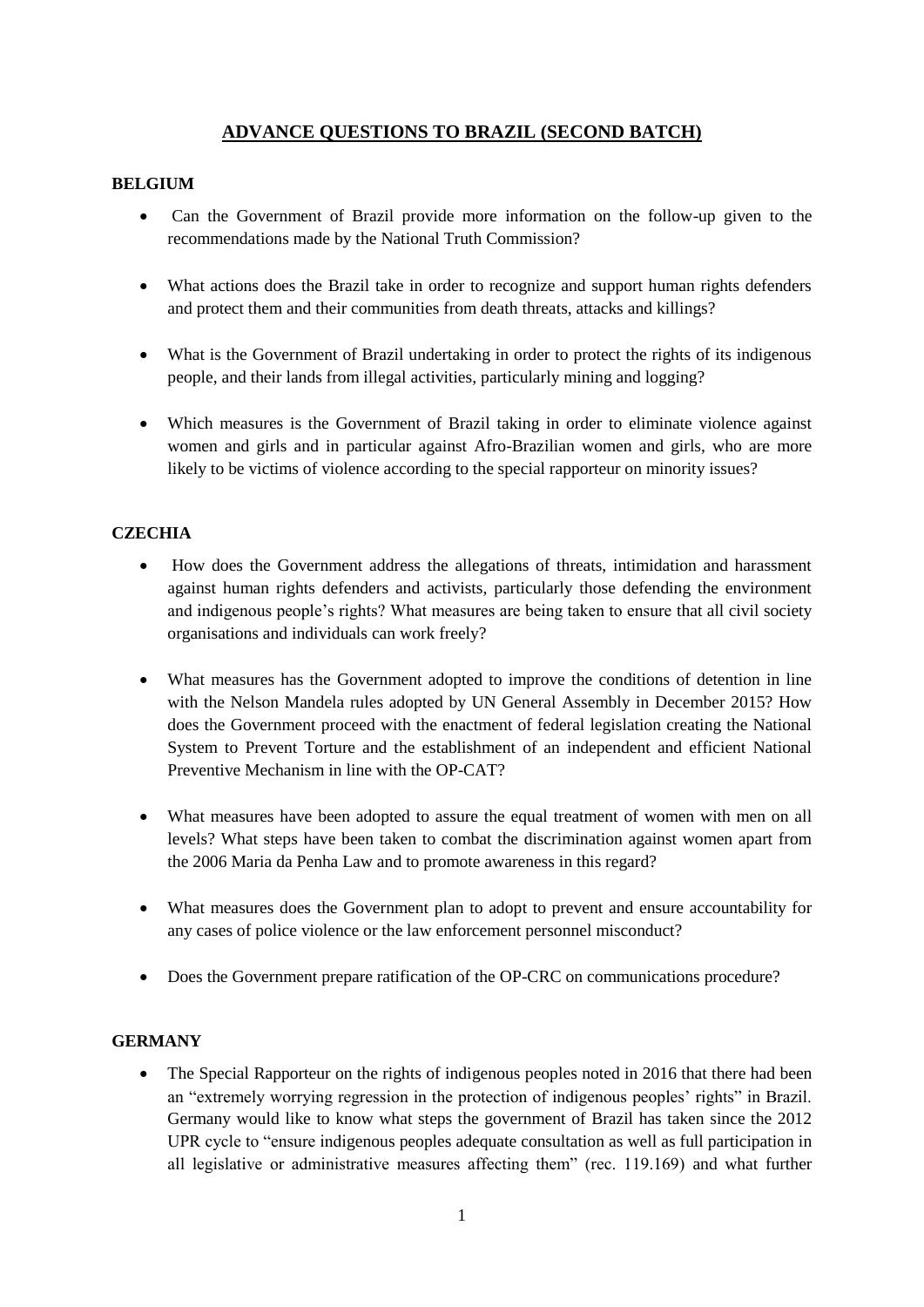steps it still plans to take, taking into account recommendations 98 a) to 98 d) made by the Special Rapporteur in her 2016 report. Furthermore, Germany would like to know what steps the government of Brazil plans to take to implement other recommendations made by the Special Rapporteur on the rights of indigenous peoples, particularly with regards to the rights of life, violence and racial discrimination as well as land rights and capacity of government agencies.

- The Special Rapporteur on torture and other cruel, inhuman or degrading treatment or punishment recognized in 2016 that Brazil had made "significant progress on paper with regard to legislation, safeguards, prevention and institutional reform". He noted, however, that implementation was lagging far behind, that torture and ill-treatment were frequent and that killings by police and by prison staff continued and were not isolated incidents. Germany would welcome information on how the government of Brazil intends to reduce the number of extrajudicial killings and how it intends to further improve and implement existing mechanisms for impartial investigations of incidents of torture, ill-treatment or police killings, taking into account the relevant recommendations made by the Special Rapporteur.
- Germany welcomes that Brazil's National Report acknowledges as priorities the need to guarantee inmates' rights and to adequately translate the UN Standard Minimum Rules for the Treatment of Prisoners (Mandela rules) into public policy. Given that its National Report also links the overcrowding of Brazilian prisons to the fact that 40% of the inmates are provisional prisoners, Germany would be grateful to learn how the government of Brazil intends to reduce its prison population and to counter the detected increase in the number of pre-trial detentions over the past decade, in particular if it intends to expand its Custody Hearings Program, which has so far been implemented only in state capitals and major cities, to the entire country and to all categories of crimes, as recommended by the Special Rapporteur on torture and other cruel, inhuman or degrading treatment or punishment in his 2016 report.

#### **MEXICO**

- What laws have been adopted to allow processes of consultations in all actions affecting indigenous peoples?
- What measures are envisaged to reduce incarceration rates? What actions are envisaged to reduce violence in detention centers?
- What measures have been adopted to identify and remove the obstacles in ensuring effective access to justice? Could you elaborate on the measures adopted since the previous cycle to guarantee access to justice without discrimination?
- What progress has been made in implementing the Convention on the Rights of Persons with Disabilities, particularly with regard to the exercise of their political rights?

#### **NETHERLANDS**

Corporate Social Responsibility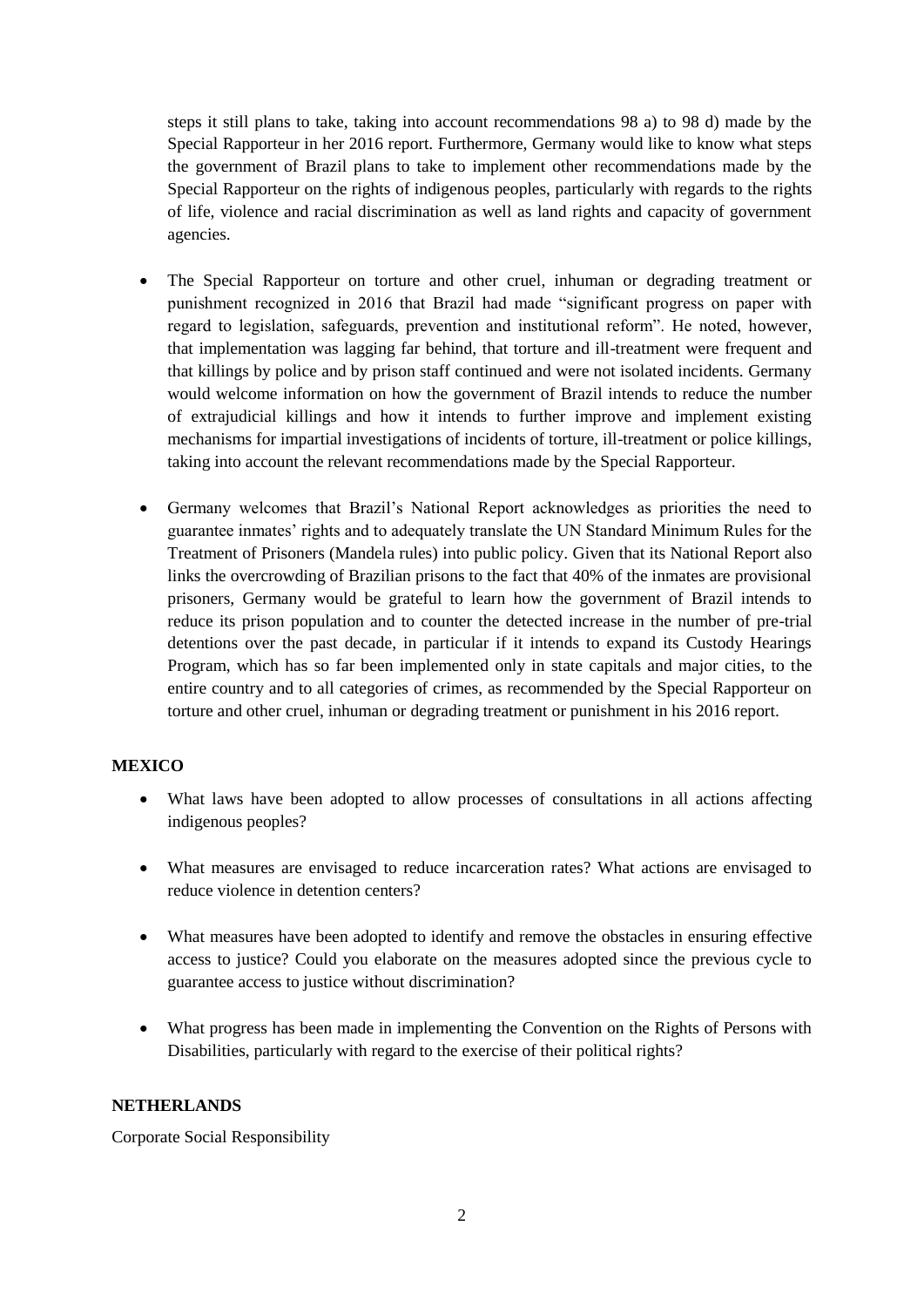- Could the Government of Brazil elaborate in detail on the mechanisms in place and any further measures it intends to take to ensure that human rights are respected in the execution of important infrastructure projects?
- Are human rights taken into account when providing lending facilities for companies?

Human Rights Defenders

- What measures have been taken by the Government of Brazil to promote the role of human rights defenders, through education and inclusion in decision-making, in particular amongst national authorities, law enforcement officials and security officers?
- Could you also elaborate on the progress made within national legislation to enable federal prosecution of serious human rights violations?

### **NORWAY**

- The demand for land regulation and demarcation is continuously high, at the same time as land disputes have turned increasingly violent, directly affecting indigenous leaders and human rights defenders. Meanwhile, the governmental body responsible for carrying out indigenous land demarcations – FUNAI – has faced consecutive budget cuts. How is Brazil planning to speed up progress in regulation of indigenous lands?
- Norway considers the elaboration of the UPR Report an important activity to secure dialogue and transparency between all sectors of government and society. How was Brazil's report constructed, and how does the Brazilian government evaluate the level of participation process?

#### **SWEDEN**

- Could the Government of Brazil please elaborate on what steps have been taken since the last UPR cycle in order to tackle trafficking and sexual exploitation of women and children?
- Does the Government of Brazil have plans to update the list which blacklists companies using slave labour from loans and contracts? If not, could you please elaborate on why this is the not the case?

## **UNITED KINGDOM OF GREAT BRITAIN AND NORTHERN IRELAND**

- In light of the high levels of violence, killings, and appalling conditions for prison inmates which have been widely documented, what concrete plans does the Federal Government of Brazil have to accelerate improvements to the prison estate and to implement policies to reduce levels of incarceration?
- What action does the Government plan to take to address modern slavery in Brazil, and in particular action against companies on the 'black list' found to be responsible for or complicit in modern slavery, in order to prevent future abuses?